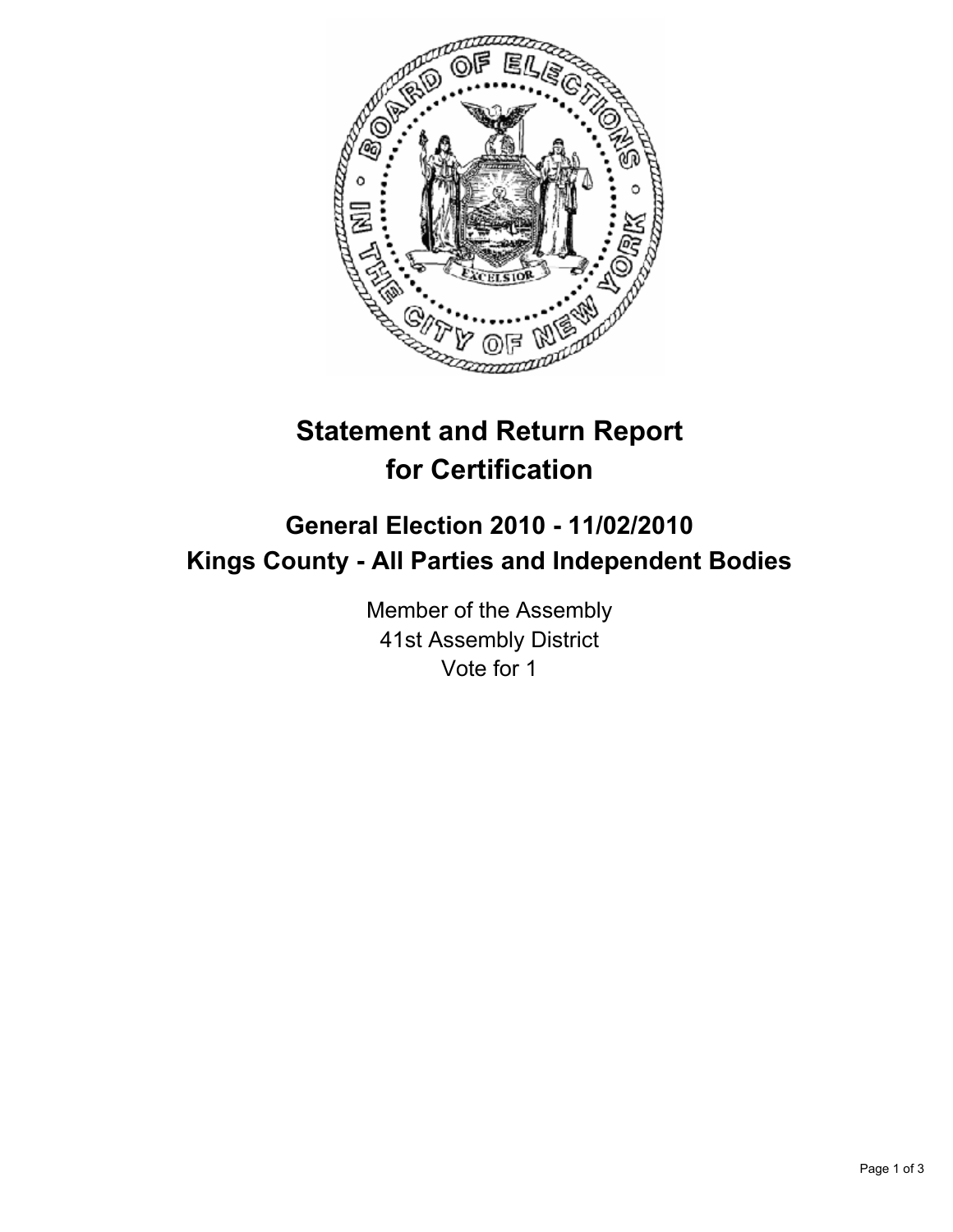

## **Assembly District 41**

| <b>PUBLIC COUNTER</b>                 | 22,546         |
|---------------------------------------|----------------|
| <b>EMERGENCY</b>                      | 0              |
| ABSENTEE/MILITARY                     | 424            |
| <b>AFFIDAVIT</b>                      | 312            |
| <b>Total Ballots</b>                  | 23,371         |
| HELENE E WEINSTEIN (DEMOCRATIC)       | 15,839         |
| ALAN S BELLONE (REPUBLICAN)           | 3,764          |
| ALAN S BELLONE (CONSERVATIVE)         | 622            |
| HELENE E WEINSTEIN (WORKING FAMILIES) | 870            |
| D DUCK (WRITE-IN)                     | 1              |
| ED JAWORSKI (WRITE-IN)                | 1              |
| JAMES F BRONWAN (WRITE-IN)            | 1              |
| JOSEPH HAYON (WRITE-IN)               | 1              |
| KATHLEEN IAWORSKI (WRITE-IN)          | 1              |
| MARK TREYGER (WRITE-IN)               | $\overline{2}$ |
| ROBERT MURPHY (WRITE-IN)              | 1              |
| ROBIN KESSLER (WRITE-IN)              | 1              |
| STEVEN CYMBROWITZ (WRITE-IN)          | 2              |
| <b>Total Votes</b>                    | 21,106         |
| Unrecorded                            | 2,265          |